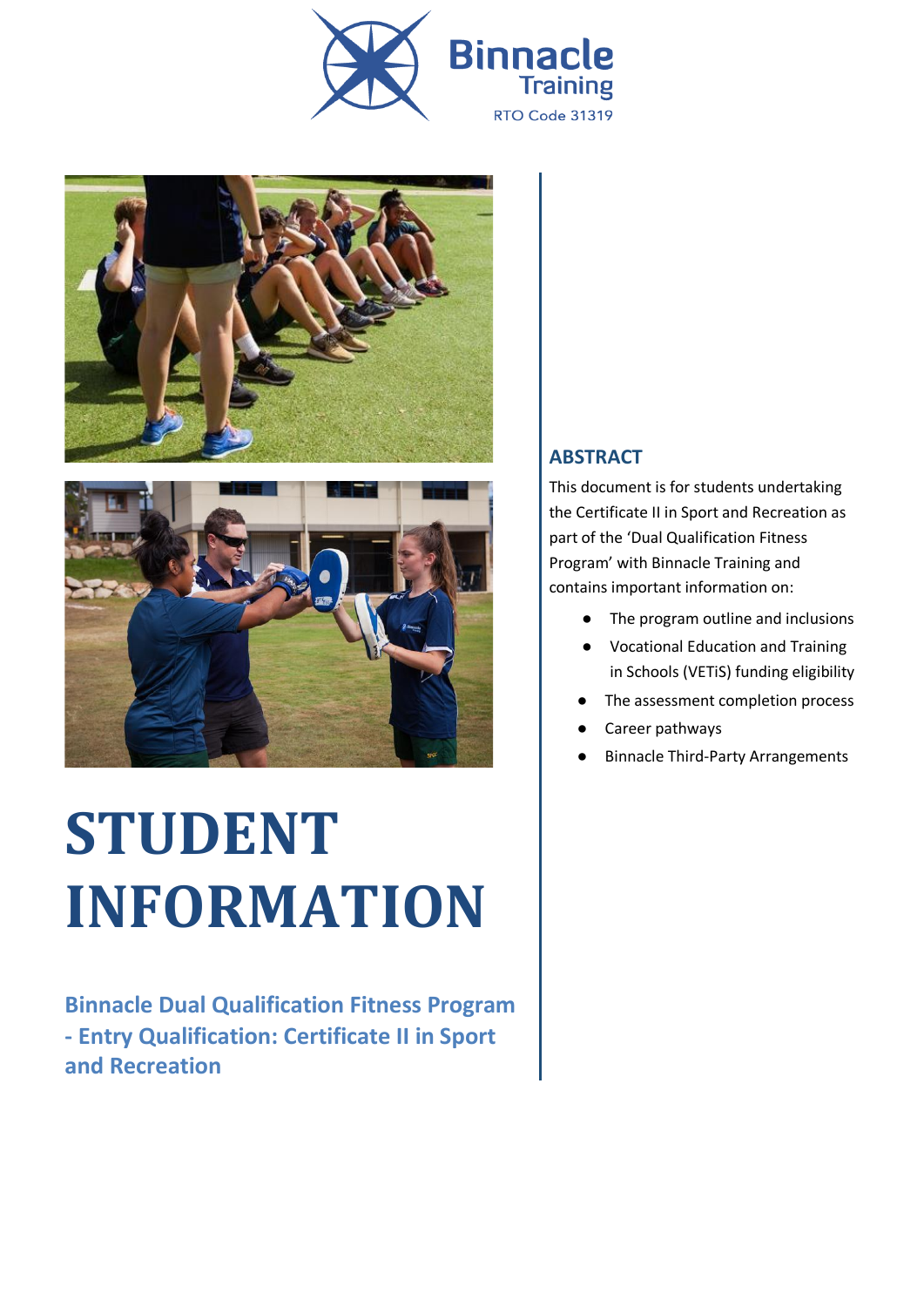### **Program Inclusions**

The 'Binnacle Fitness Dual Qualification Program' incorporates the nationally recognised, entry qualification: **SIS20115 Certificate II in Sport and Recreation** *(VETiS Funding Eligible - see Section 2).*

This qualification covers the skills and knowledge required of an employee entering the industry as a Sport/Activity Assistant or a Community Level Official (e.g. referee or umpire), Coach or Sports Trainer.

In particular, the Certificate II in Sport and Recreation involves:

- The industry-recognised First Aid Certificate HLTAID011 Provide First Aid (After completion of the course Binnacle Training will also issue HLTAID003 Provide First Aid.)
- Sport, Fitness and Recreation (SFR) industry knowledge
- Communication skills
- Organising daily work priorities
- Following health and safety standards and conducting risk assessments
- Responding to emergency situations
- Coaching and instructing individuals and sports teams
- Delivering community fitness programs
- Providing quality customer service
- Using and maintaining sport and fitness equipment
- Developing and updating knowledge of coaching practices.

This will involve assisting in the preparation and delivery of sport and fitness sessions, programs and events to community members (e.g. primary school or junior secondary students).

This program is packaged into four terms of work and includes a pathway into the 'Fee for Service' qualification: SIS30315 Certificate III in Fitness (non-funded) with Binnacle Training.

# **VETiS Funding Eligibility**

#### **Vocational Education and Training in Schools Initiative funded by the Queensland Government**

The Queensland Government's VET Investment Budget will provide funding for students to complete one VETiS qualification listed on the [Priority Skills List](https://desbt.qld.gov.au/training/docs-data/strategies/vetinvest/subsidieslist) whilst attending secondary school (Years 10, 11 and 12). Qualifications are primarily at the Certificate I and II level and are those that have been identified by industry as leading to employment.

Binnacle Training is approved as a Skills Assure Supplier (SAS) to deliver the nationally recognised qualification: **SIS20115 Certificate II in Sport and Recreation** as a Vocational Education and Training in Schools (VETiS) funded qualification.

Under the SAS system, funding follows the eligible student to their chosen SAS qualification and is paid directly to the SAS provider upon submission of the student's validated training data.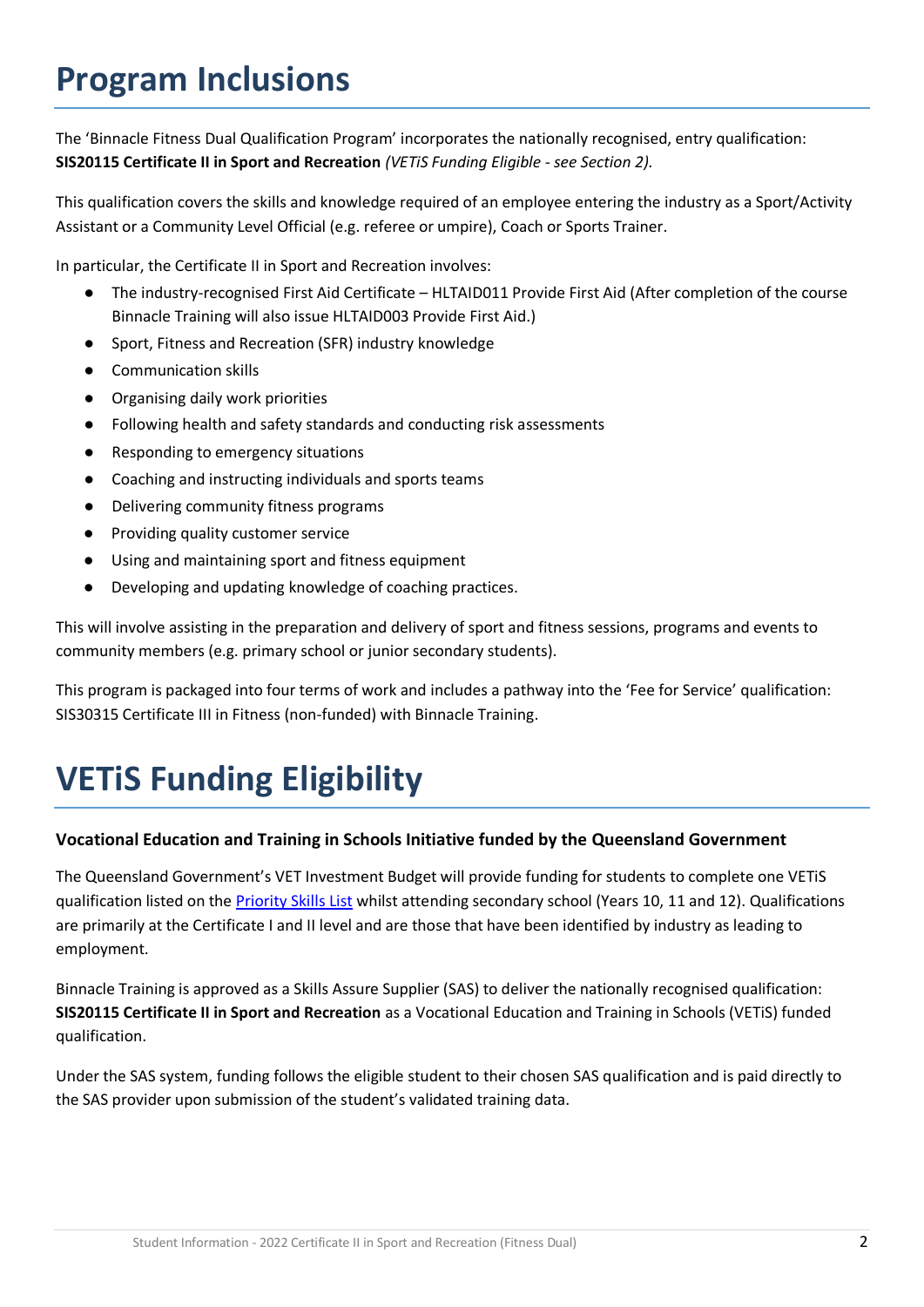#### **Funding Eligibility**

To be eligible to access a VETiS qualification funded by the Queensland Government, prospective students must:

- Be currently enrolled in secondary school, in Year 10, 11 or 12;
- Permanently reside in Queensland;
- Be an Australian citizen, an Australian permanent resident (including humanitarian entrant), a temporary resident with the necessary visa and work permits on the pathway to permanent residence, or a New Zealand citizen.

VETiS qualifications funded by the VET investment budget **are fee-free for students**.

### **FEE-FREE FOR VETiS STUDENTS For all eligible students who: a) 'opt in' to the Certificate II in Sport and Recreation with Binnacle Training as a VETiS funded qualification, and b) Meet the VETiS funding eligibility requirements. Binnacle will waive ALL Certificate II participant fees as invoiced to the school. Under the Binnacle Third-Party arrangement with schools, this means that the school should not pass on any fees pertaining to the VETiS-funded Certificate II qualification, which has been subsidised through VETiS, to the student.**

If you have previously utilised your VETiS subsidy with another **completed** qualification then you are ineligible for this program to be offered as a VETiS-funded qualification however, you are still able to enrol into the Binnacle Certificate II as a 'fee for service' student.

If you have a concurrent enrolment with another VETiS funded qualification, please advise Binnacle Training. We will consult your VET Manager to confirm your funding eligibility for this qualification.

At the time of enrolment into this qualification, you will be given the option to either:

- Select this program as a VETiS-funded qualification; or
- Advise Binnacle that you choose not to use this program as a VETiS-funded qualification [e.g. you have previously completed an alternative qualification as VETiS-funded].

#### **Training and Employment Survey**

Each eligible student who accesses their VETiS subsidy may be surveyed by the department seeking information on their training experience.

For further information, please refer to the Queensland Government's VETIS Information developed specifically for the VETiS program (see link below) or contact Binnacle administration.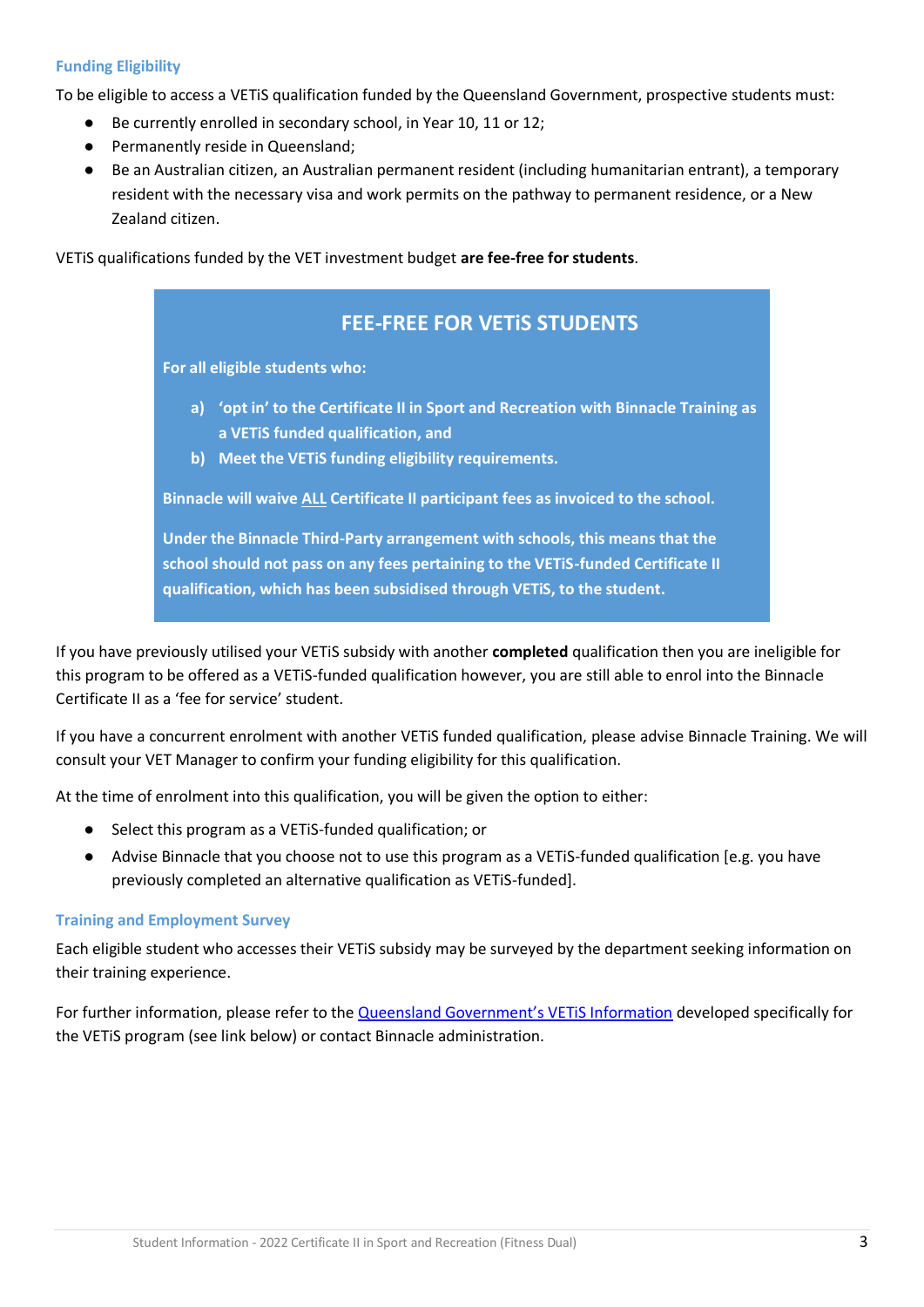### **Program Outline**

The program involves learning the skills and knowledge to 'hit the ground running' as an employee in the Sport, Fitness and Recreation (SFR) industry. This learning will take place in a range of settings, including the classroom, outdoors and the fitness facility at your school (e.g. school gym). Training also includes practical experience as a Sport/Activity Assistant or Community Level Coach. This involves working alongside teachers and coaches to assist in preparing and conducting sport and recreation sessions, programs and events for community members (e.g. primary school or junior secondary students).

Assessment activities include the completion of practical and knowledge tasks throughout the program. Knowledge tasks generally take the form of short answer quizzes and research tasks that are completed online. Many of the practical tasks will also involve completing an industry document (e.g. session plan).

### **Completing Assessments**

All assessment tasks and resources are online (practical components are completed in an SFR environment e.g. the school gym) and each term has a specific number of assessment tasks.

Your teacher will regularly review the completion of your assessment and if incomplete or not yet satisfactory, you may be required to finalise the assessment in your own time (e.g. during exam block) before the next school term commences.

Your completed assessment and associated documentation will be stored online in your Binnacle Lounge account for your teacher to mark ('Satisfactory' or 'Not Yet Satisfactory').

- 1. You complete the assessment each term:
	- Knowledge assessments completed online in your Binnacle lounge.
	- Demonstrate required skills in practical tasks.
	- Access to training resources to assist with assessment are also available in your Binnacle Lounge.

#### The teacher marks your assessment:

- Some knowledge assessment items are 'auto-marked' by the Binnacle Lounge learning platform.
- The teacher will mark your other (e.g. project, practical and case study) assessment items.
- The sign-off page in each term is where feedback is provided and the outcome of each assessment item is recorded.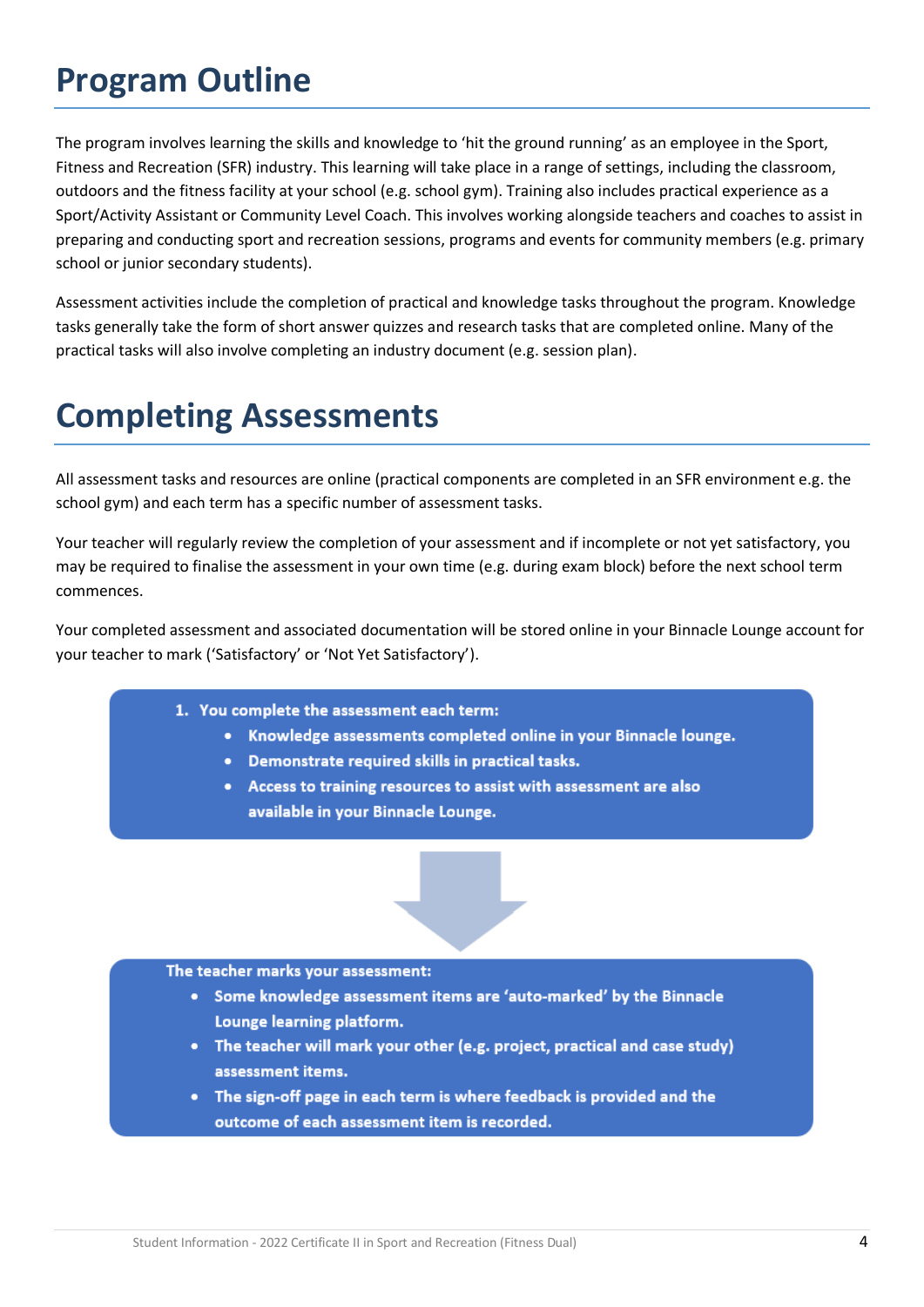# **Units of Competency**

The units of competency scheduled for finalisation are:

|                         | <b>UNIT CODE</b> | <b>UNIT TITLE</b>                                              |
|-------------------------|------------------|----------------------------------------------------------------|
| <b>TERMS</b><br>$1 - 4$ | HLTWHS001        | Participate in workplace health and safety                     |
|                         | SISXEMR001       | Respond to emergency situations                                |
|                         | SISXIND001       | Work effectively in sport, fitness and recreation environments |
|                         | SISXCAI002       | Assist with activity sessions                                  |
|                         | SISXIND002       | Maintain sport, fitness and recreation industry knowledge      |
|                         | SISXCCS001       | Provide quality service                                        |
|                         | BSBWOR202        | Organise and complete daily work activities                    |
|                         | BSBTEC201        | Use business software applications                             |
|                         | BSBTEC202        | Use digital technologies to communicate in a work environment  |
|                         | BSBTEC203        | Research using the internet                                    |
|                         | ICTICT203        | Operate application software packages                          |
|                         | BSBSUS201        | Participate in environmentally sustainable work practices      |
|                         | HLTAID003        | Provide first aid                                              |

## **Pathways**

Graduates of the Certificate II in Sport and Recreation with Binnacle Training may explore a Certificate III pathway qualification, either with Binnacle Training while in Year 12, or through another training provider (e.g. TAFE Queensland or Fit College) after leaving school. Please advise your Binnacle Teacher if you would like further information regarding the Certificate III or other inter-related industry pathway qualifications (e.g. Business).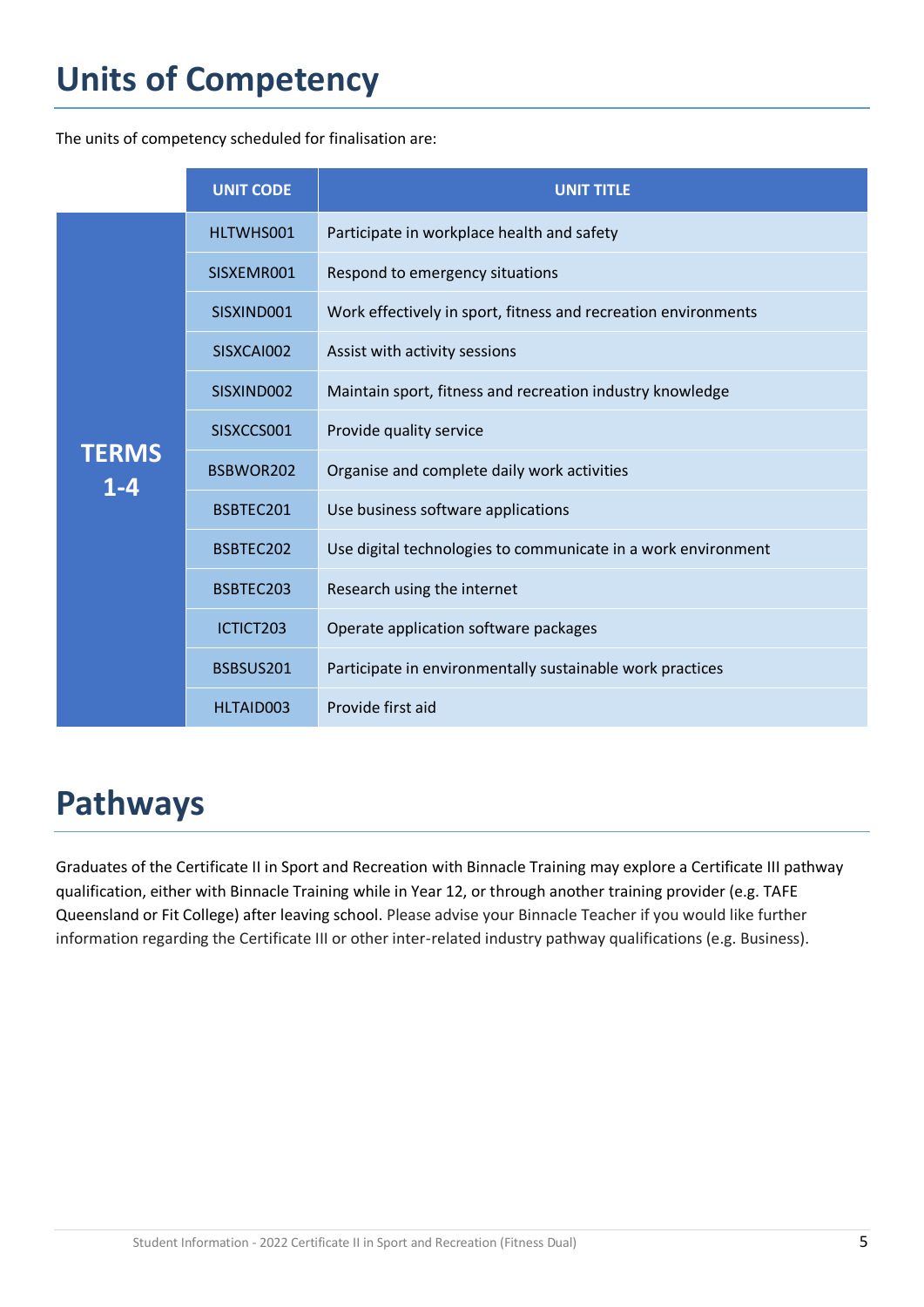

### **Binnacle Training Third-Party Arrangements**

As the RTO, Binnacle Training engages individual secondary schools under a third-party arrangement to provide physical and human resources to deliver training and conduct assessment.

Binnacle Training Responsibilities: Enrolling students into the VET course, training and assessment outcomes, issuing certificates and testamurs, and ensuring that the VET course is on its scope of registration at all times.

School Responsibilities (as the third-party): The provision of adequate physical (equipment and facilities) and human resources (program deliverer), and facilitating training and assessment services on behalf of Binnacle including the provision of student support services such as language, literacy and numeracy (LLN) assistance.

# **Language, Literacy and Numeracy Skills**